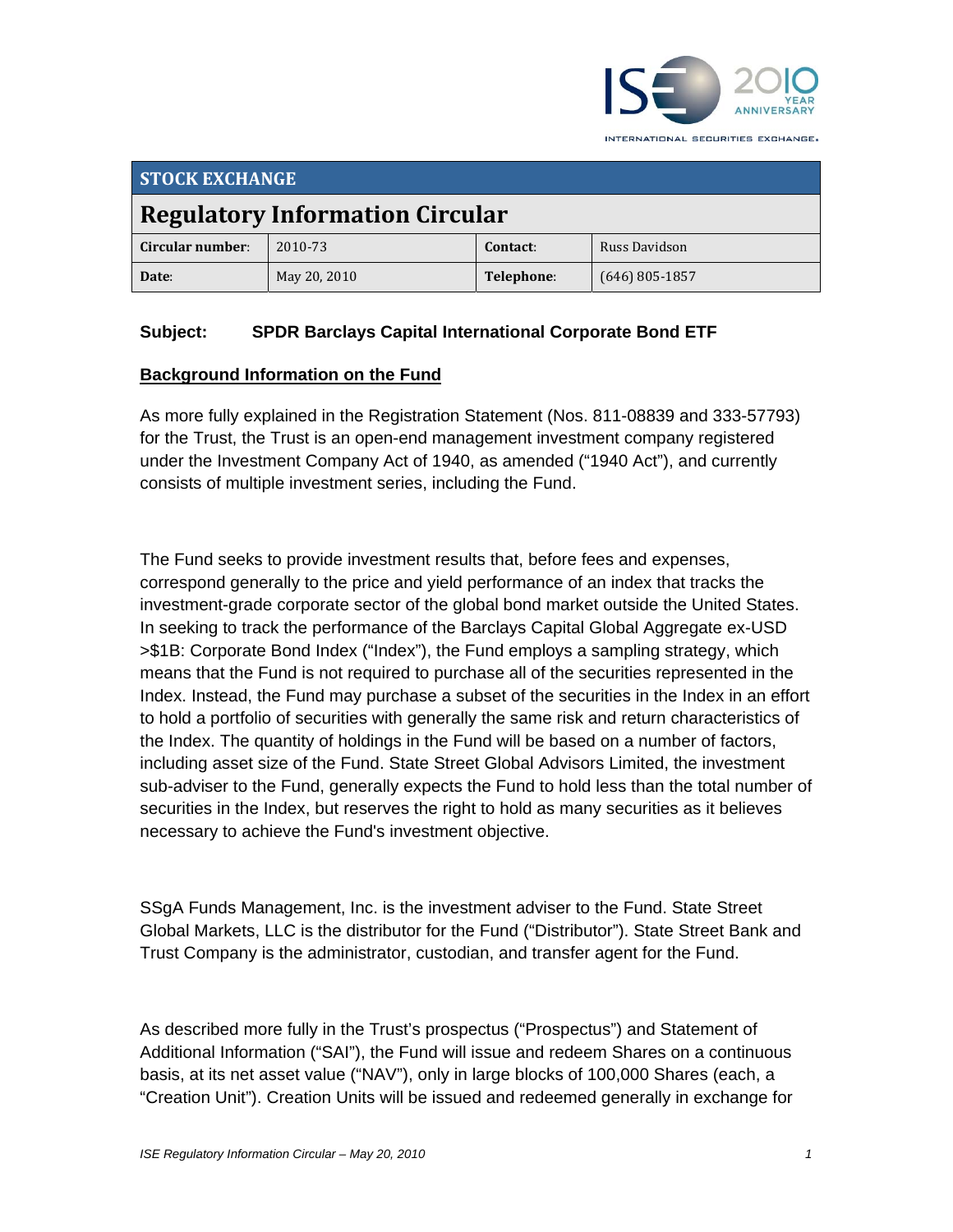

cash or in kind securities, as the case may be. Except when aggregated in Creation Units, the Shares are not redeemable securities of the Fund.

Income dividend distributions, if any, are generally distributed to shareholders monthly, but may vary significantly from month to month. Net capital gains are distributed at least annually. Dividends may be declared and paid more frequently to improve Index tracking or to comply with the distribution requirements of the Internal Revenue Code.

The Depository Trust Company ("DTC") serves as securities depository for the Shares, which may be held only in book-entry form; stock certificates will not be issued. DTC, or its nominee, is the record or registered owner of all outstanding Shares.

The NAV per Share of the Fund will be determined as of the close of trading (normally, 4:00 p.m. Eastern Time ("ET")) on each day that the Exchange is open for business (a "Business Day"). NAV is calculated by dividing the value of the net assets of a Fund (i.e., the total value of its assets less all liabilities) by the number of Shares outstanding, rounded to the nearest cent. NAV will be available from the Distributor and will also available to National Securities Clearing Corporation ("NSCC") participants through data made available from NSCC.

The Trust's registration statement describes the various fees and expenses for the Fund's Shares. For a more complete description of the Fund and the underlying index, visit www.SPDRS.com.

# **Principal Risks**

Interested persons are referred to the description in the prospectus for the principal risks of an investment in the Shares. These risks include the risk that a Fund's return may not match the return of its index for a number of reasons including fixed income risk, market risk, foreign investment risk, and the incursion by a Fund of operating expenses and costs not applicable to its index. In addition, as noted in the prospectus, the Shares may trade at market prices that differ from their NAV. The NAV of the Shares will fluctuate with changes in the market value of the Fund's holdings. The market price of the Shares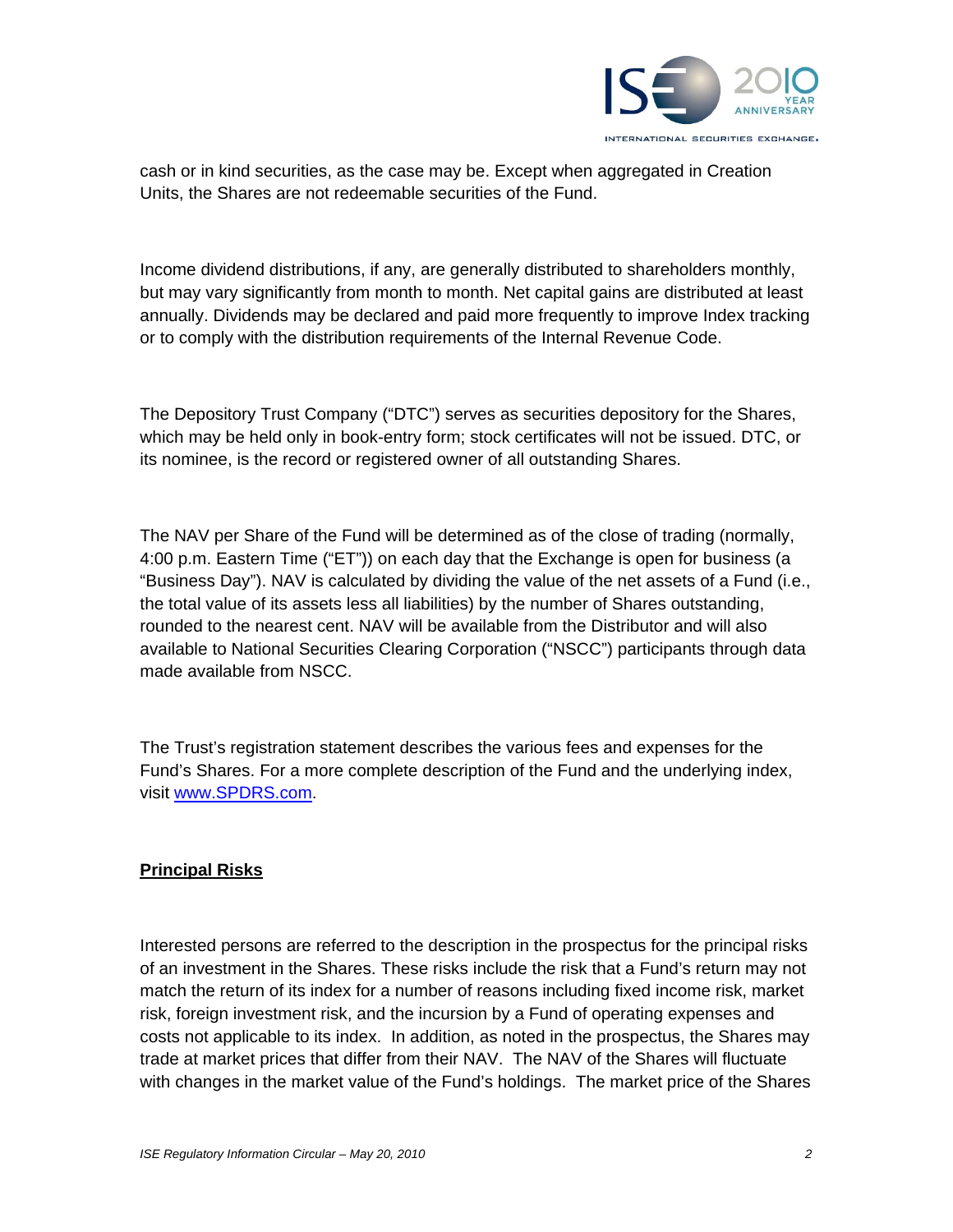

will also fluctuate in accordance with changes in NAV as well as the supply and demand for the Shares.

#### **Exchange Rules Applicable to Trading in the Shares**

The Shares are considered equity securities, thus rendering trading in the Shares subject to the Exchange's existing rules governing the trading of equity securities.

#### **Trading Hours**

Trading in the Shares on ISE is on a UTP basis and is subject to ISE equity trading rules. The Shares will trade from 8:00 a.m. until 8:00 p.m. Eastern Time. Equity Electronic Access Members ("Equity EAMs") trading the Shares during the Extended Market Sessions are exposed to the risk of the lack of the calculation or dissemination of underlying index value or intraday indicative value ("IIV"). For certain derivative securities products, an updated underlying index value or IIV may not be calculated or publicly disseminated in the Extended Market hours. Since the underlying index value and IIV are not calculated or widely disseminated during Extended Market hours, an investor who is unable to calculate implied values for certain derivative securities products during Extended Market hours may be at a disadvantage to market professionals.

## **Trading Halts**

ISE will halt trading in the Shares in accordance with ISE Rule 2101(a)(2)(iii). The grounds for a halt under this Rule include a halt by the primary market because it stops trading the Shares and/or a halt because dissemination of the IIV or applicable currency spot price has ceased, or a halt for other regulatory reasons. In addition, ISE will stop trading the Shares if the primary market de-lists the Shares.

#### **Delivery of a Prospectus**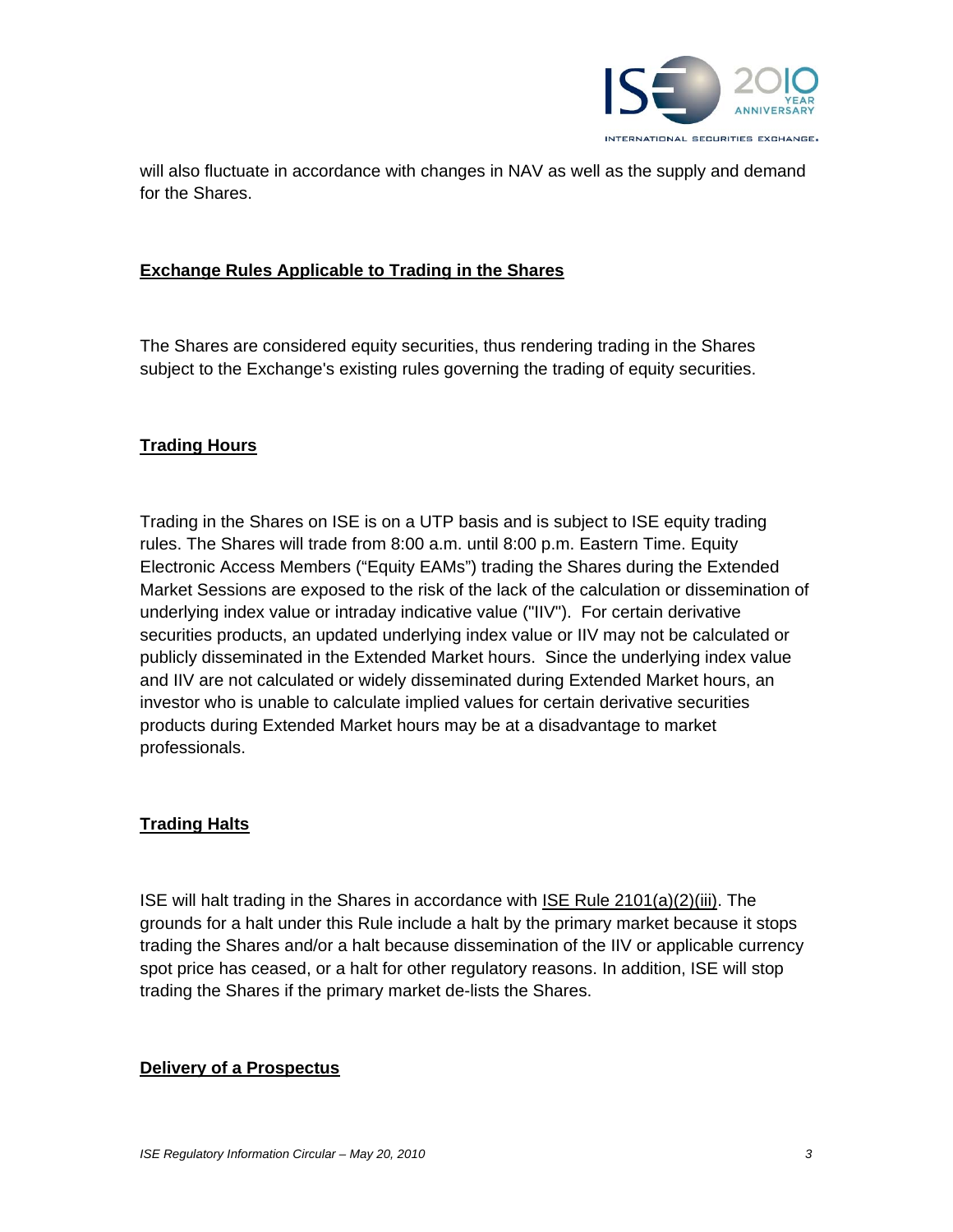

Pursuant to federal securities laws, investors purchasing Shares must receive a prospectus prior to or concurrently with the confirmation of a transaction. Investors purchasing Shares directly from the Fund (by delivery of the Deposit Amount) must also receive a prospectus.

Prospectuses may be obtained through the Distributor or on the Fund's website. The Prospectus does not contain all of the information set forth in the registration statement (including the exhibits to the registration statement), parts of which have been omitted in accordance with the rules and regulations of the SEC. For further information about the Fund, please refer to the Trust's registration statement.

## **Exemptive, Interpretive and No-Action Relief Under Federal Securities Regulations**

The Commission has issued letters dated April 9, 2007, October 24, 2006, November 21, 2005 and August 17, 2001 (together, the "No- Action Letters") granting exemptive, interpretive and no-action relief from certain provisions of and rules under the Securities Exchange Act of 1934 for exchange-traded funds listed and traded on a registered national securities exchange that meet certain criteria.

# **Regulation M Exemptions**

Generally, Rules 101 and 102 of Regulation M prohibit any "distribution participant" and its "affiliated purchasers" from bidding for, purchasing, or attempting to induce any person to bid for or purchase any security which is the subject of a distribution until after the applicable restricted period, except as specifically permitted in Regulation M. The provisions of the Rules apply to underwriters, prospective underwriters, brokers, dealers, and other persons who have agreed to participate or are participating in a distribution of securities.

The Commission issued a No-Action Letter by which persons participating in a distribution of shares of a fund may engage in secondary market transactions in such shares during their participation in such a distribution, despite the requirements of from Rule 101 under Regulation M. In addition, the SEC has permitted persons who may be deemed to be participating in the distribution of shares of a fund (i) to purchase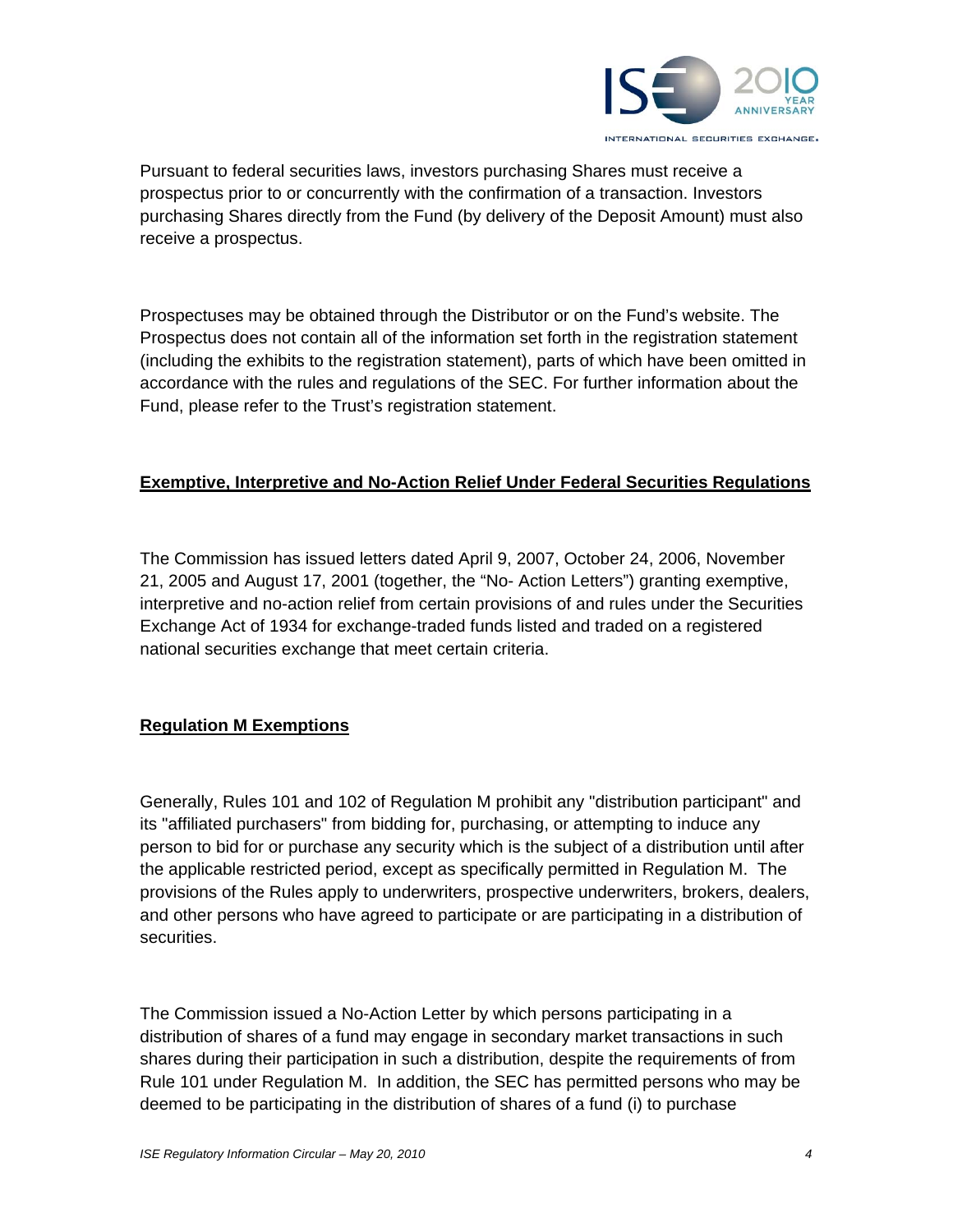

securities for the purpose of purchasing creation unit aggregations of fund shares and (ii) to tender securities for redemption in Creation Unit Aggregations. Further, the Commission has clarified that the tender of fund shares to the Fund for redemption does not constitute a bid for or purchase of any of the Funds' securities during the restricted period of Rule 101. The Commission has issued a No-Action Letter to paragraph (e) of Rule 102 under Regulation M which allow the redemption of fund shares in creation unit aggregations during the continuous offering of shares.

# **Customer Confirmations for Creation or Redemption of Fund Shares (SEC Rule 10b-10)**

Broker–dealers who handle purchases or redemptions of Fund shares in Creation Units for customers will be permitted to provide such customers with a statement of the number of Creation Unit Aggregations created or redeemed without providing a statement of the identity, number and price of shares of the individual securities tendered to the Fund for purposes of purchasing creation unit aggregations ("Deposit Securities") or the identity, number and price of shares to be delivered by the Trust to the redeeming holder ("Redemption Securities"). The composition of the securities required to be tendered to the Fund for creation purposes and of the securities to be delivered on redemption will be disseminated each business day and will be applicable to requests for creations or redemption, as the case may be, on that day. This exemptive relief under Rule 10b-10 with respect to creations and redemptions is subject to the following conditions:

- 1) Confirmations to customers engaging in creations or redemptions must state that all information required by Rule 10b-10 will be provided upon request;
- 2) Any such request by a customer for information required by Rule 10b-10 will be filed in a timely manner, in accordance with Rule 10b-10(c);
- 3) Except for the identity, number and price of shares of the component securities of the Deposit Securities and Redemption Securities, as described above, confirmations to customers must disclose all other information required by Rule 10b-10(a).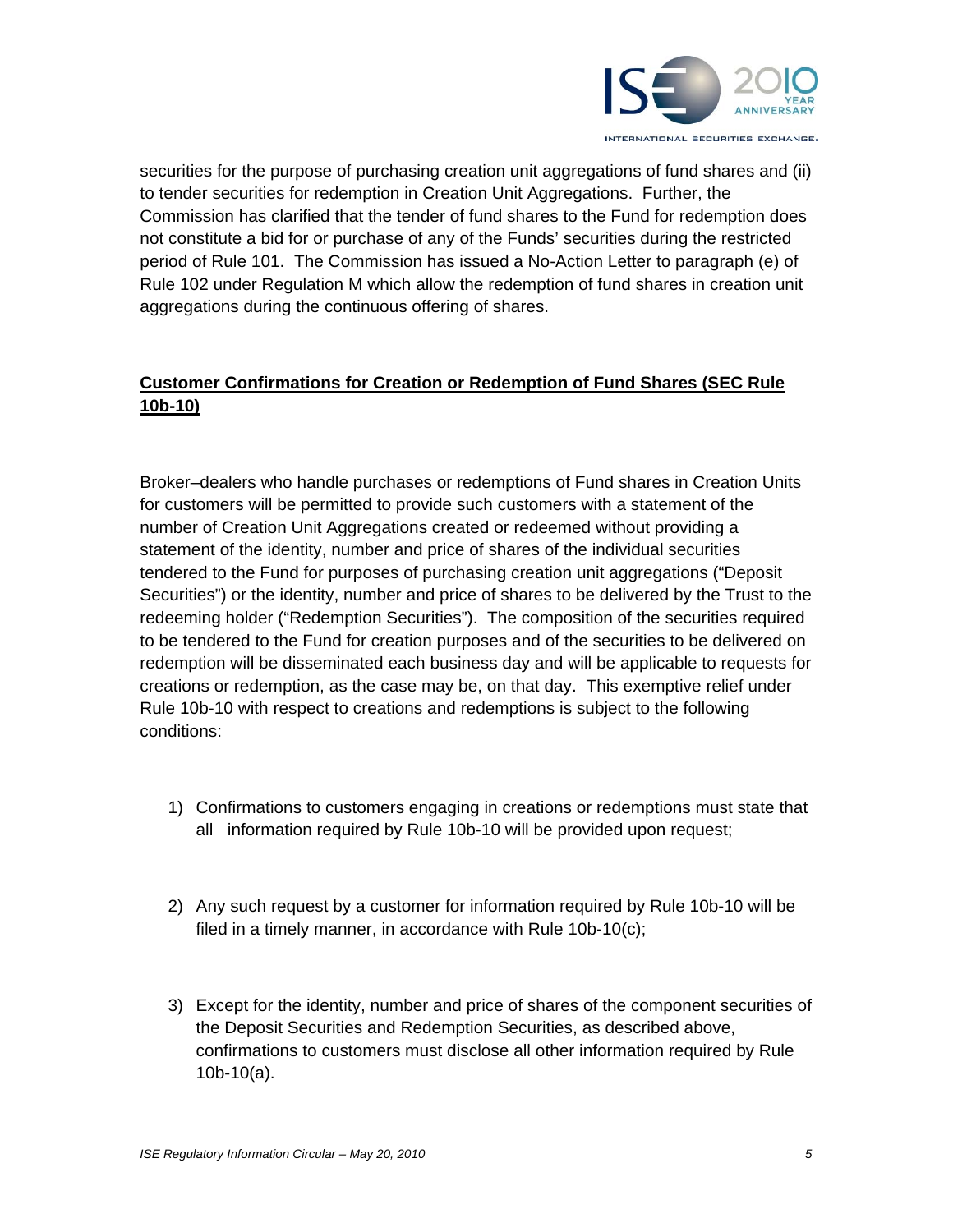

## **SEC Rule 14e-5**

The Commission has permitted any person acting as a dealer-manager of a tender offer for a component security of fund (1) to redeem fund shares in creation unit aggregations from the issuer that may include a security subject to such tender offer and (2) to purchase fund shares during such tender offer. In addition, a No-Action has been issued under Rule 14e-5 states that if a broker-dealer acting as a dealer-manager of a tender offer for a security of the Fund purchases or arranges to purchase such securities in the secondary market for the purpose of tendering such securities to purchase one or more creation unit aggregations of shares, it must be made in conformance with the following:

- i. such bids or purchases are effected in the ordinary course of business, in connection with a basket of 20 or more securities in which any security that is the subject of a distribution, or any reference security, does not comprise more than 5% of the value of the basket purchased; or
- ii. purchases are effected as adjustments to such basket in the ordinary course of business as a result of a change in the composition of the underlying index; and
- iii. such bids or purchases are not affected for the purpose of facilitating such tender offer.

# **Section 11(d)(1); SEC Rules 11d1-1 and 11d1-2**

Section 11(d)(1) of the Act generally prohibits a person who is both a broker and a dealer from effecting any transaction in which the broker-dealer extends credit to a customer on any security which was part of a new issue in the distribution of which he participated as a member of a selling syndicate or group within thirty days prior to such transaction. The Commission has clarified that Section 11(d)(1) does not apply to broker-dealers that are not authorized participants (and, therefore, do not create creation unit aggregations) that engage in both proprietary and customer transactions in shares of a fund in the secondary market, and for broker-dealer authorized participants that engage in creations of creation unit aggregations. This relief is subject to specific conditions, including the condition that such broker-dealer (whether or not an authorized participant) does not, directly or indirectly, receive from the fund complex any payment, compensation or other economic incentive to promote or sell the shares of a fund to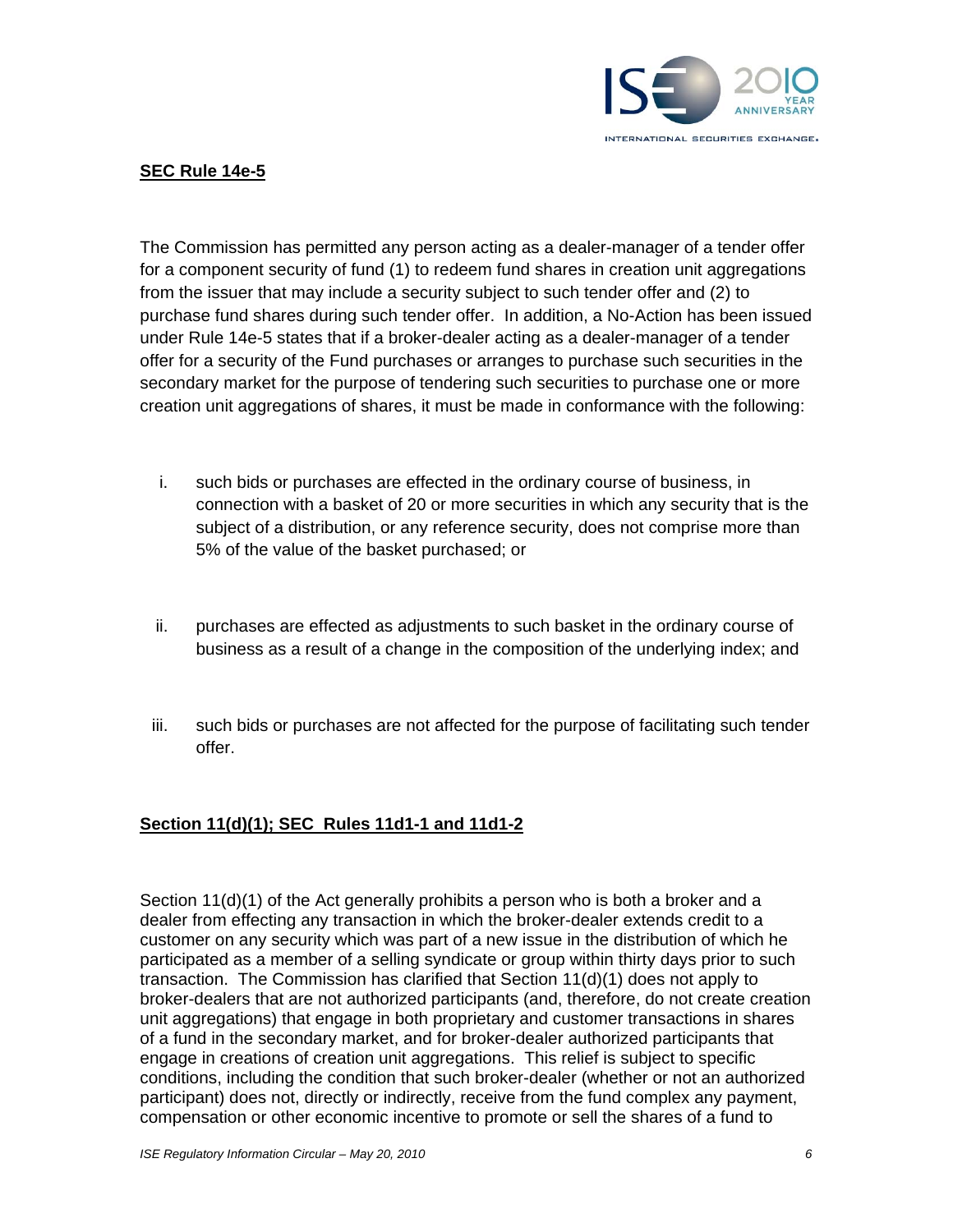

persons outside the fund complex, other than non-cash compensation permitted under NASD Rule 2830 (I)(5)(A), (B) or (C). See letter dated November 22, 2005 from Brian A Bussey, Assistant Chief Counsel, SEC Division of Market Regulation, to Barclays Global Investors, N.A., dated November 22, 2005. The Commission has issued a No-Action Letter under Section 11(d)(1) of the Act states that broker-dealers may treat shares of a fund, for purposes of Rule 11d1-2, as "securities issued by a registered open-end investment company as defined in the Investment Company Act" and thereby extend credit or maintain or arrange for the extension or maintenance of credit on shares that have been owned by the persons to whom credit is provided for more than 30 days, in reliance on the exemption contained in the rule.

## **SEC Rule 15c1-5 and 15c1-6**

The Commission has issued a No-Action letter with respect to Rule 15c1-5 and Rule 15c1-6 as to the required disclosure of control by a broker or dealer with respect to creations and redemptions of fund shares and secondary market transactions therein.

**This Regulatory Information Circular is not a statutory Prospectus. Equity EAMs should consult the Trust's Registration Statement, SAI, Prospectus and the Fund's website for relevant information.**